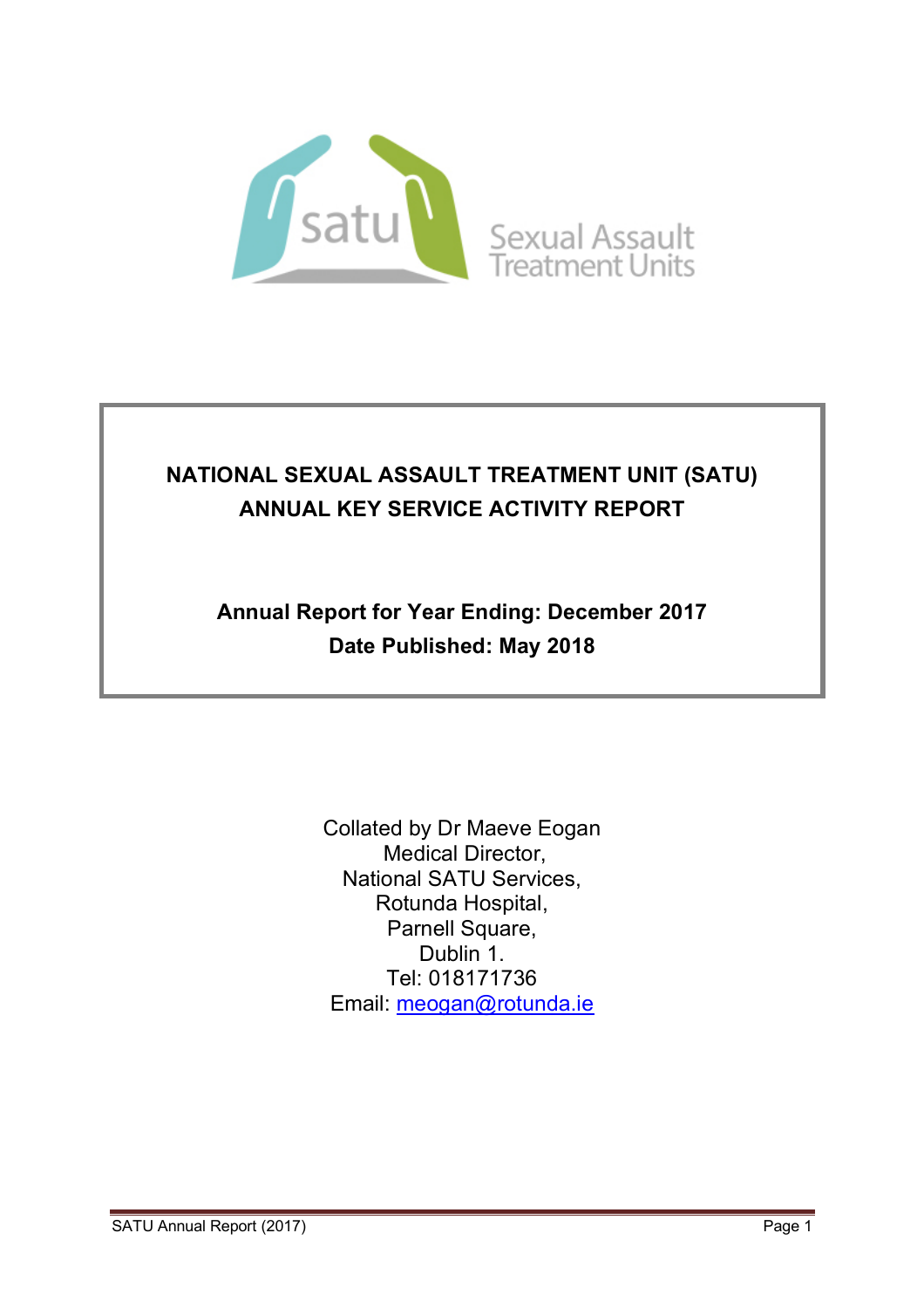## **Contents**

| <b>Introduction</b>                              | 3  |
|--------------------------------------------------|----|
| <b>Operational Definitions and Abbreviations</b> | 6  |
| <b>Numbers attending each SATU (2017)</b>        |    |
| <b>Executive Summary</b>                         | 8  |
| <b>Updates from Individual SATUs</b>             | 10 |
| Appendix 1 – CASATS service activity             | 16 |
| Appendix 2 – update from Midwest SATU (Limerick) | 17 |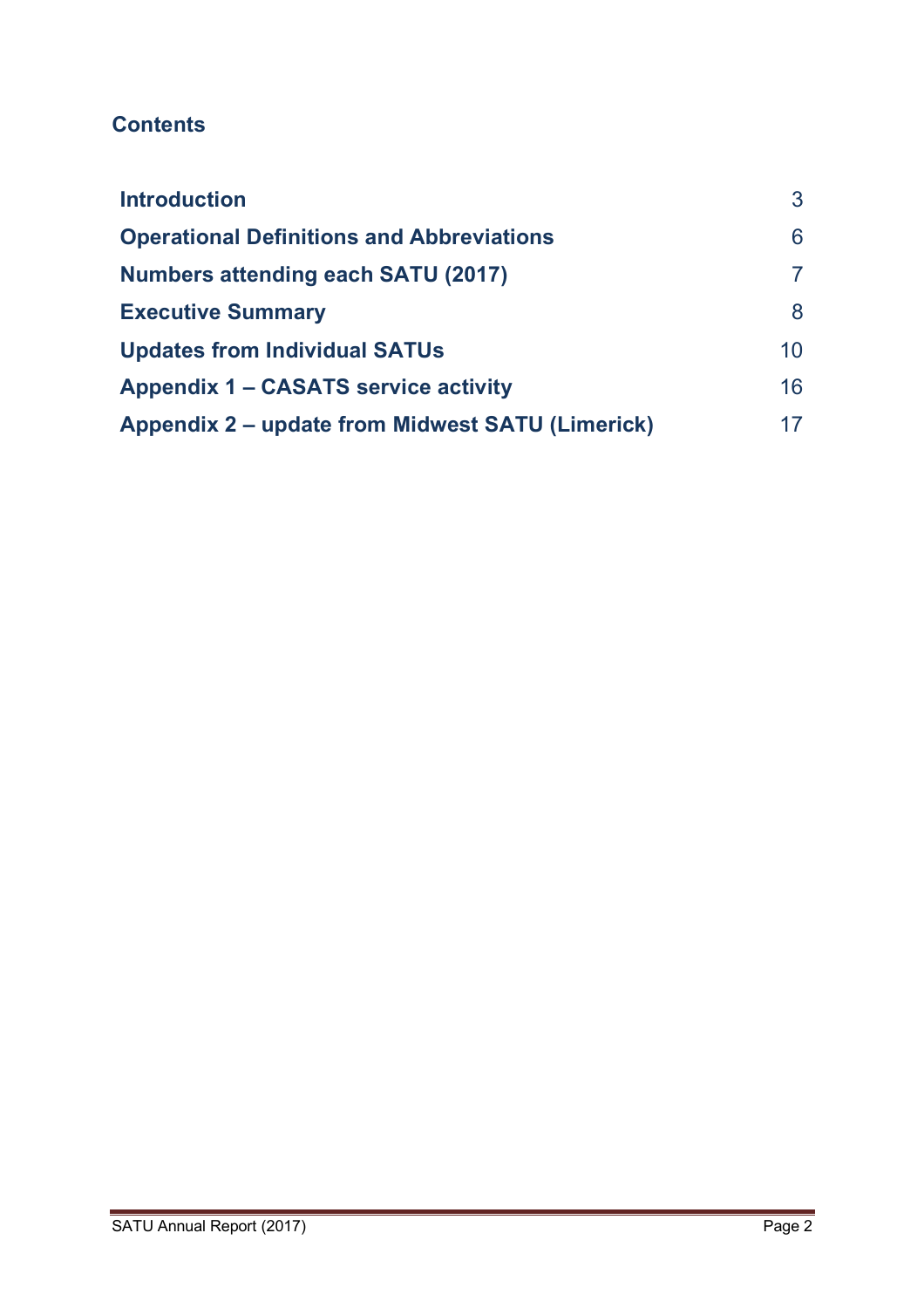## **Introduction**

The six Sexual Assault Treatment Units (SATUs) in Ireland provide clinical, forensic and supportive care for those who have experienced sexual violence. These units are located in Dublin, Cork, Waterford, Mullingar, Galway and Letterkenny, and together, in 2017, these units provided care for 865 men and women who disclosed rape or sexual assault. An additional 24 people were cared for in the out-of-hours service at University Hospital Limerick, which has a slightly different structure and is funded through a different stream.

For the third consecutive year, the numbers of patients attending the SATUs has increased, from 685 in 2015 to 712 in 2016 and to 865 in 2017. It is important not to over interpret small changes year on year, but it is vital that we continue to collate these figures in order to identify trends and adapt our services appropriately to ensure that they remain responsive to patients' needs.

This year's interagency study day for those involved in SATU care provision took place in Farmleigh, Phoenix Park, and we acknowledge the Office of the Taoiseach for allowing us complimentary access to this lovely facility. This was the  $9<sup>th</sup>$  annual study day, and it continues to provide us with an excellent opportunity to remain updated on developments in all aspects of the interagency service. While we received financial support to run this study day from the Manuela Riedo Foundation for many years, this is no longer available. We continue to lobby the HSE and all agencies involved in service provision to provide a defined training budget annually to ensure sustained provision of interagency training.

We received excellent feedback on the content of the programme, particularly with regard to the compelling testimony given by Dominique Meehan on the SATU experience through a survivor's eyes. We commend her ongoing strength. It was also really valuable to hear from all the other speakers. The talk on 'Your Wellbeing Matters' by Jenny Bulbulia was relevant to staff from all agencies – the concept, and reality, of vicarious trauma cannot be forgotten.

2017 was the first full year following launch of the option of secure storage of forensic evidence for people who are uncertain as to whether or not they wish to report an incident to An Garda Síochána. 79 patients chose this option in 2017, some of whom went on to report the incident to An Garda Síochána. This is therefore highlighting that offering this option provides opportunities to increase reporting of sexual crime, which can only be a benefit.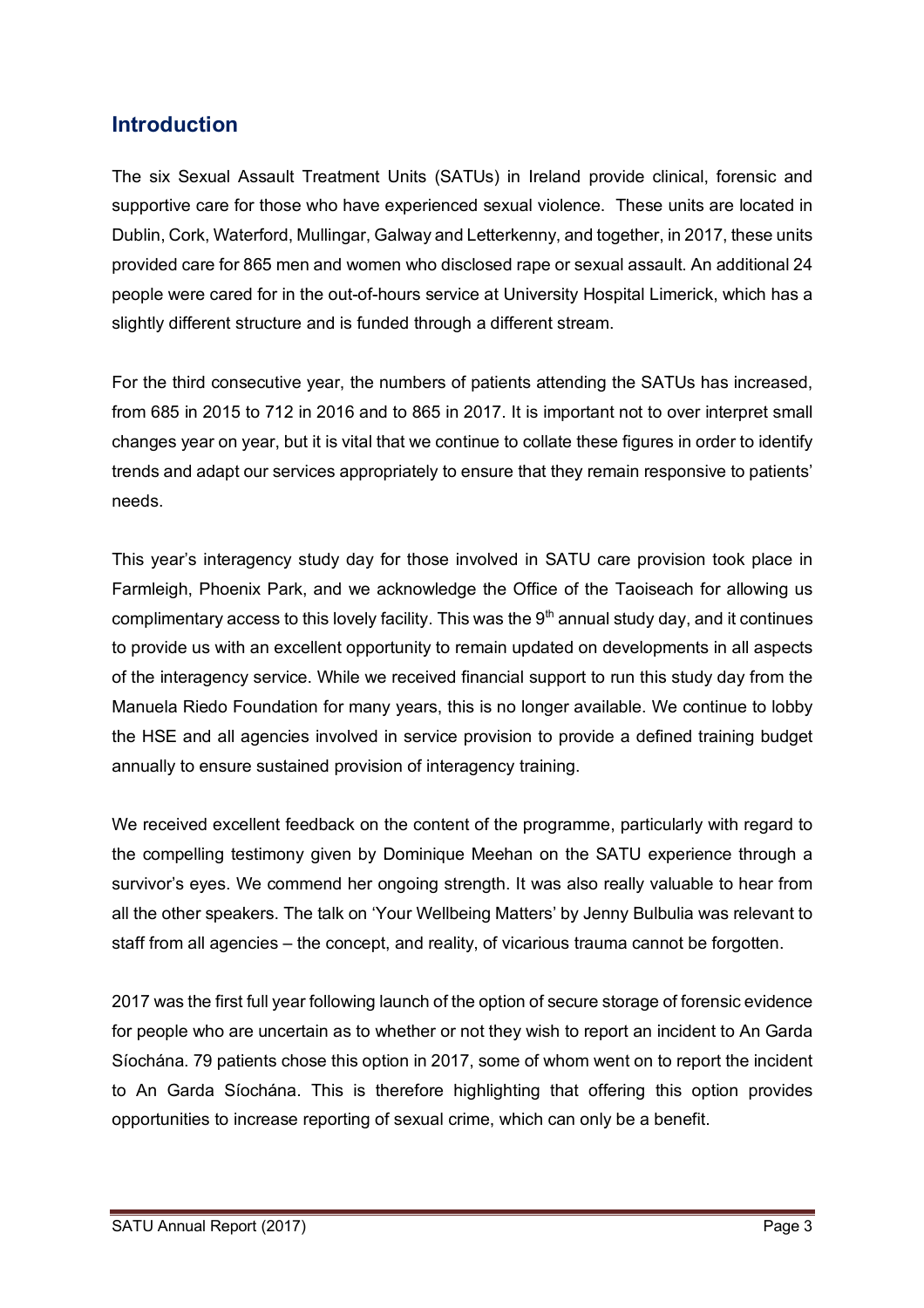The Citizens Assembly and the Joint Oireachtas Committee on the  $8<sup>th</sup>$  Amendment also took place in 2017. We know from opinion polls, and numerous 'behaviour and attitudes surveys' that a majority of people living in Ireland feel that women who are pregnant as a result of sexual violence should be able to access safe and legal termination of pregnancy, if that is their choice. The SATU services have provided facts to inform this discussion, and we welcome the upcoming referendum on this question.

We continue to produce 'The SAFE Way' – an e-newsletter for those involved in delivering the SATU service. This includes features on a variety of SATU developments and events, as well as relevant articles, links and reviews. It provides the SATU services and partner agencies with a forum for disseminating information and remaining updated.

We had hoped that 2017 would provide another Higher Diploma in Nursing (Sexual Assault Forensic Examination), but unfortunately that has been deferred until September 2018. We have had significant attrition from our CNS cohort, and we continue to advocate for increased investment in our services to encourage retention of staff and to drive provision of a sustainable service. We welcome Sarah O'Connor who has joined the service as Project Manager for the Higher Diploma in Nursing. Sarah is a fantastic addition to the SATU services, she brings forensic nursing experience from the UK with her – enhancing and informing our community of practitioners with experience from another jurisdiction, which can only be a benefit. We wish her all the very best in her new role.

We are also delighted to congratulate Debbie Marshall, who became a Registered Advanced Nurse Practitioner in SATU and Sexual Health, working at the Midland Regional Hospital, Mullingar. Such developments in the service are really positive, and we look forward to more widespread availability of the RANP model in SATU services in the coming years. Working in a SATU is never an 'easy option', and I thank each and every member of each SATU team who provide high quality care at a time of immense crisis.

In recent years, SATUs have closely monitored service provision and focussed on collation of local and national key service activity. As well as demonstrating activity levels this also facilitates data review to identify emerging trends. In 2016, we undertook a large project, in conjunction with the HSE Office of the Chief Information Officer, to develop and launch a secure, web-based database and reporting system for all six SATUs. This 'went live' in January 2017, and this report is the first national one generated from this database. We greatly acknowledge the massive input of both Connie McGilloway and Anne McHugh in the leadership they demonstrated in developing, launching and overseeing this initiative.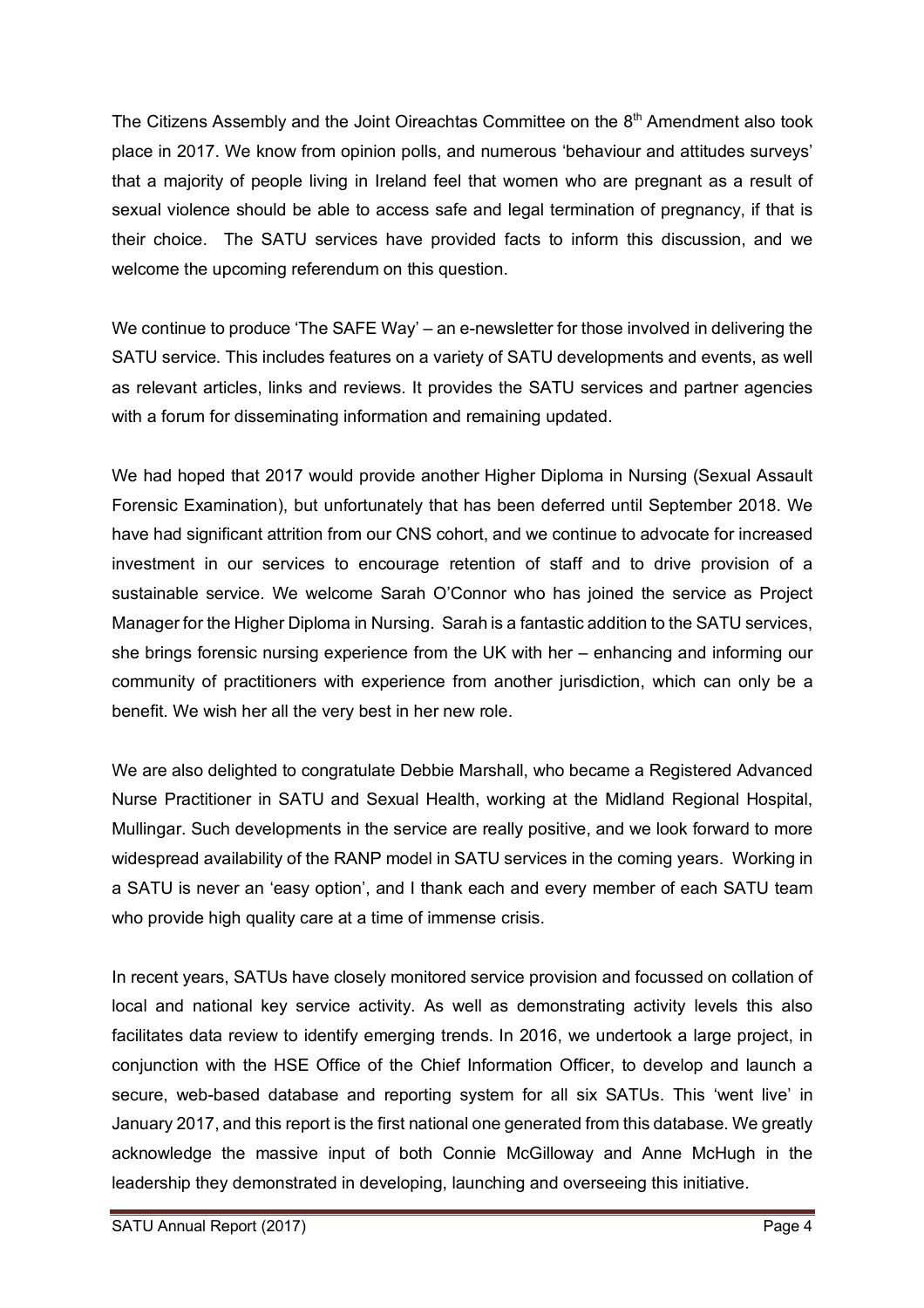In presenting these summary statistics of key service activity, I acknowledge all staff in each of the SATUs, particularly the Clinical Nurse/Midwife Specialists, forensic examiners and other team members who ensure collation and inputting of relevant data into the database to ensure accurate presentation of service activities and key performance indicators. Outline data from CASATS (Child and Adolescent Service in Galway) is also included, and I acknowledge both Joanne Nelson and Claire Mahon for preparation of these. Feedback on this new, streamlined report is welcomed, and further information on metrics from specific units can be obtained directly from the individual SATUs.

I would like to thank a number of key personnel within the Health Service Executive, including Patrick Glackin from Nursing and Midwifery Planning and Development, and Gerry O'Dwyer from the South / South West Hospital Group. Their commitment to SATU services despite innumerable other demands on their time and resources is greatly appreciated.

We also thank all our collaborators and colleagues in the hospitals and health care environments in which we are based. When compared with emergency departments and labour wards, we see a small number of patients, so our value in the hierarchy of service provision is not evident to all. In many ways our absence would be noted more than our presence, and I acknowledge the support we receive from Masters, Clinical Directors, Directors of Midwifery/Nursing and hospital & network managers who advocate for us despite frequent, competing and important demands on their valuable resources.

Finally I acknowledge the men and women who attend SATUs around the country. I can safely say that a SATU is not a place anyone ever wants or expects to be, and we never cease to be amazed by the strength that our patients display, despite the enormity of the antecedent event. We really value the online and paper feedback that our patients provide; this allows us to critically appraise our service through the lens of a service user and underpins continuous quality improvement.

Dr Maeve Eogan Medical Director of National SATU Services meogan@rotunda.ie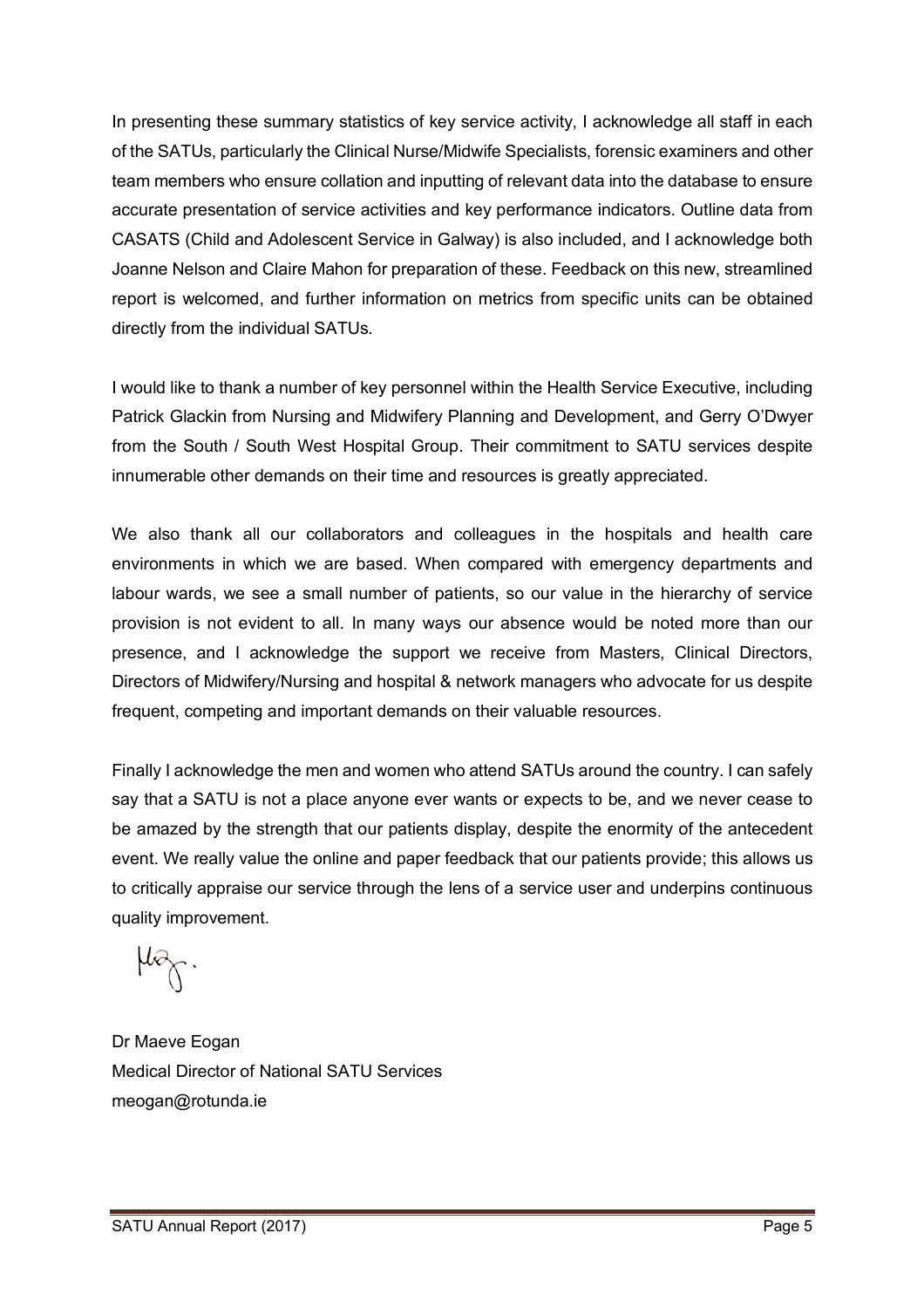## **Operational definitions for the purpose of this report:**

#### **Time Frames**

**Recent incident**: Where the incident happened < 7 days

**Acute cases:** Where the incident happened < 72 hours

#### **Support Worker**

A rape crisis centre volunteer or staff person trained and available to provide advocacy and support to a sexual violence victim/survivor in a Sexual Assault Treatment Unit.

**Alleged Perpetrator**

**Relationship with Alleged Perpetrator**

**Stranger:** someone who the person did not know

**Intimate Partner:** a husband/wife, boyfriend/girlfriend or lover

**Ex-intimate Partner:** an ex-husband/wife, ex-boyfriend/girlfriend or ex-lover

**Multiple assailants**: Two or more assailants

#### **Abbreviations**

**CN/MS (SAFE):** Clinical Nurse/Midwife Specialist (Sexual Assault Forensic Examination)

**ED:** Emergency Department

- **HIV:** Human Immunodeficiency Virus
- **EC:** Emergency contraception
- **PEP:** Post exposure prophylaxis
- **RCC:** Rape Crisis Centre
- **SATU: Sexual Assault Treatment Unit**
- **STI:** Sexually Transmitted Infections
- **CN/MM:** Clinical Nurse/Midwife Manager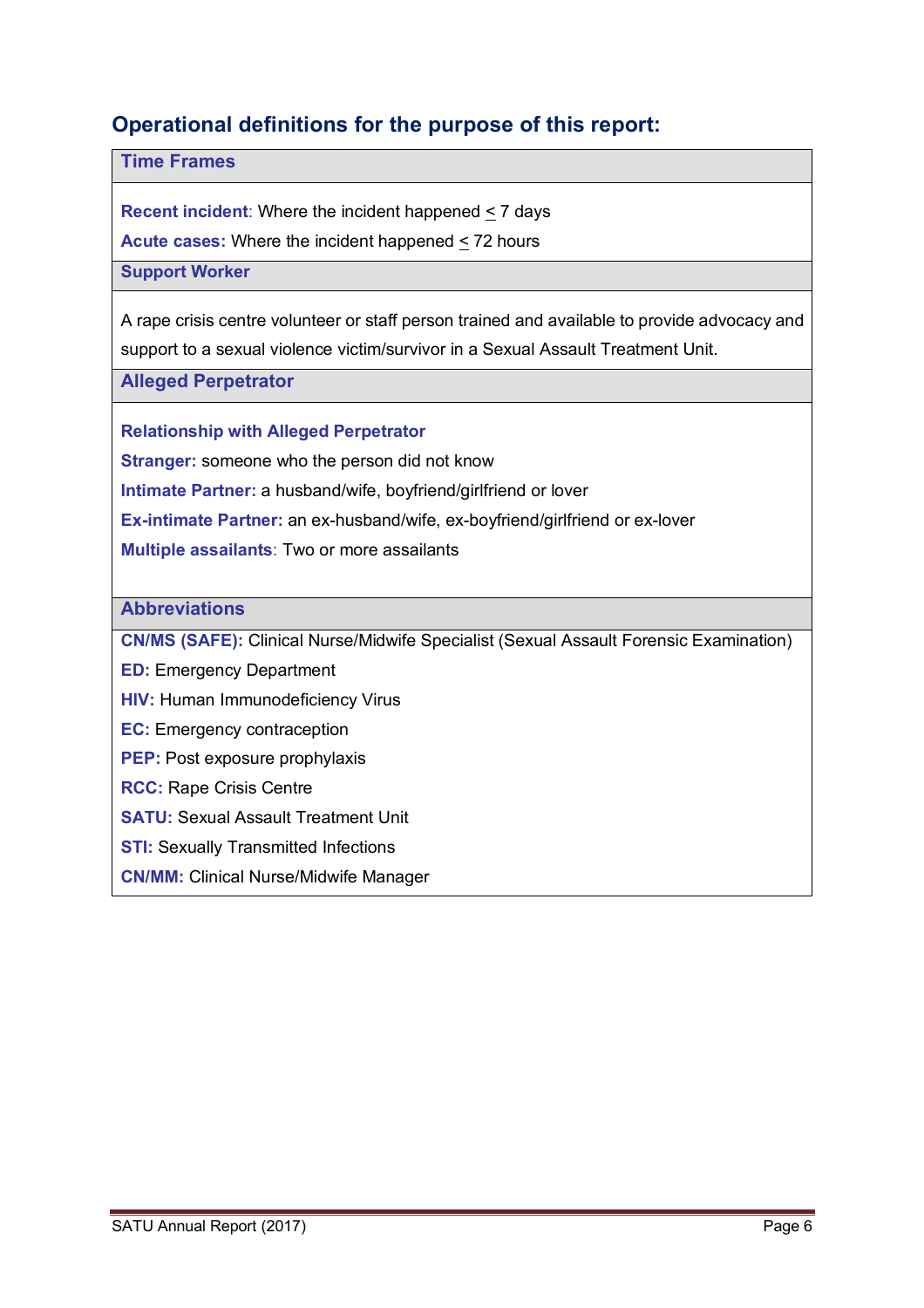| <b>Attendances in each SATU 2017</b>                |                              |
|-----------------------------------------------------|------------------------------|
| Dublin (Rotunda Hospital)                           | 327 (38%)                    |
| Mullingar (Midlands Regional Hospital, Mullingar)   | 174 (20%)                    |
| Galway (Hazelwood House, Parkmore Rd)               | $85(10%)$ – not inclusive of |
|                                                     | those who attended CASATS    |
| Letterkenny ((NoWDOC Premises, Oldtown)             | 73 (8%)                      |
| Cork (South Infirmary Victoria University Hospital) | 140 (16%)                    |
| Waterford (University Hospital Galway)              | 66 (8%)                      |
| Total                                               | 865                          |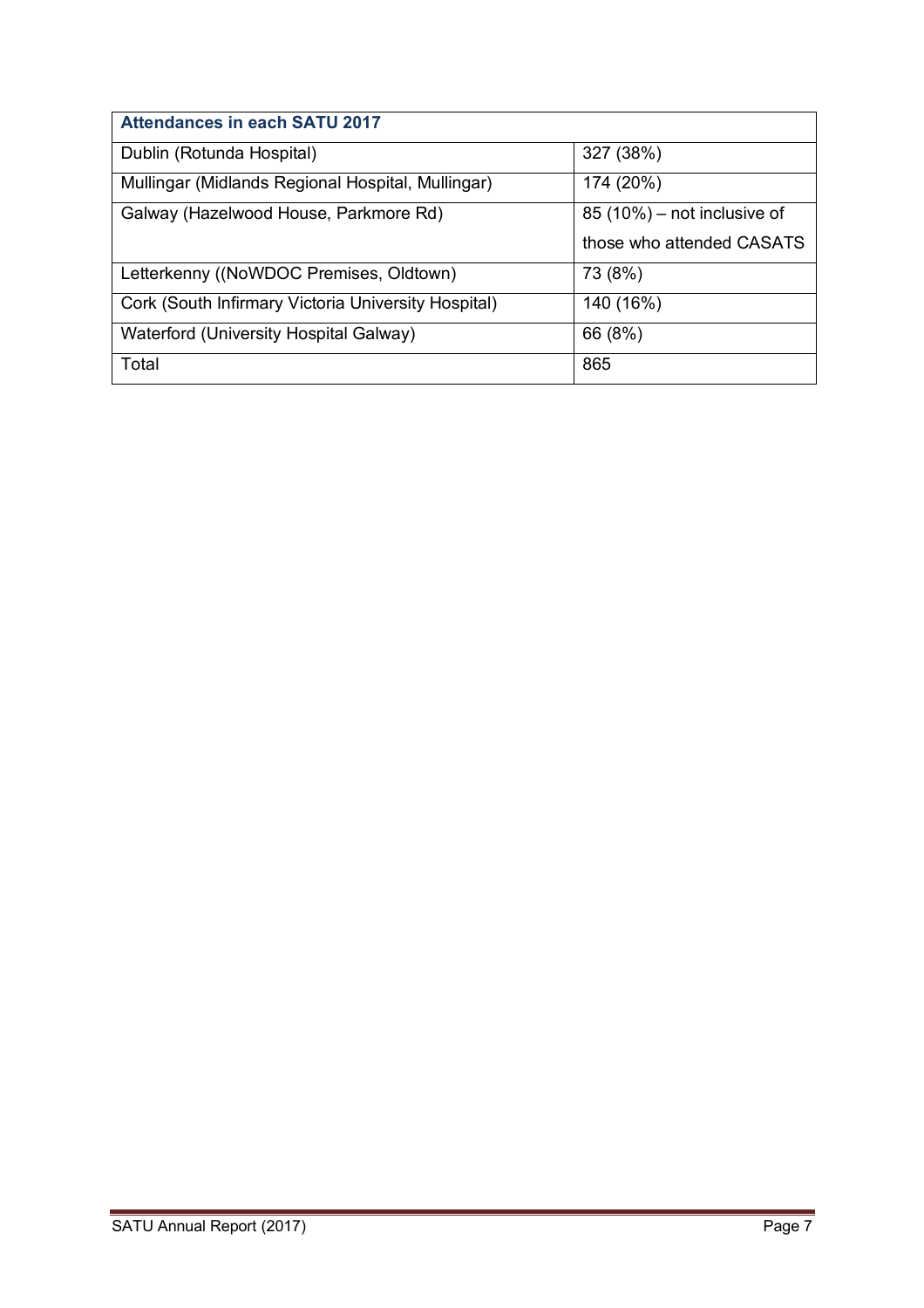#### **Key Service Activity 2017**

#### **Attendance**

- There were 865 attendances at the six SATUs in the Republic of Ireland in 2017, an increase of 153 cases nationally from 2016 (when 712 patients attended).
- 793 (92%) incidents occurred in 28 counties of Ireland.
- 665 patients (78%) met with a psychological support worker at the time of their SATU attendance.

#### **Time of Day the Incident Occurred**

- $\bullet$  697 (81%) incidents occurred between the hours of 20.00 07.59, and 254 (29%) attendances happened between those hours - underpinning the need for a round the clock service.
- 84% of patients (440 of 526 cases where this metric was recorded) were seen in SATU within 3 hours of a request for a Forensic Clinical Examination.

#### **Type of Alleged Sexual Crime**

- 76% of patients reported recent sexual assaults (within 7 days).
- 789 (91%) cases involved a single assailant.
- In 433 (50%) cases, the assailant was a stranger or recent acquaintance while in 110 (13%) cases, the incident was perpetrated by an intimate partner, ex-intimate partner or family member.
- 152 (18%) patients were unsure if a sexual assault had occurred.

#### **Gender, Age Profile, Referral Source**

- 798 (92%) patients were women, and 66 (8%) were men. The mean age of patients was 26 years, with the age of people attending ranging from less than 14 to over 70 years.
- 77% of attendees self-identified their nationality as 'Irish', with 586 (68%) having been born in Ireland. An interpreter was required for 2% of patients.
- 545 (63%) cases were referred to SATU by An Garda Síochána.

### **Patients Reporting the Incident to An Garda Síochána / Interval between Incident and SATU**

- 580 (68%) patients reported the incident to An Garda Síochána, and 307 of these (53%) attended SATU within 24 hours of the incident.
- 79 (9%) patients opted to securely store their forensic evidence in SATU to give them an option to report the incident and have this forensic evidence released, over the following 12 months.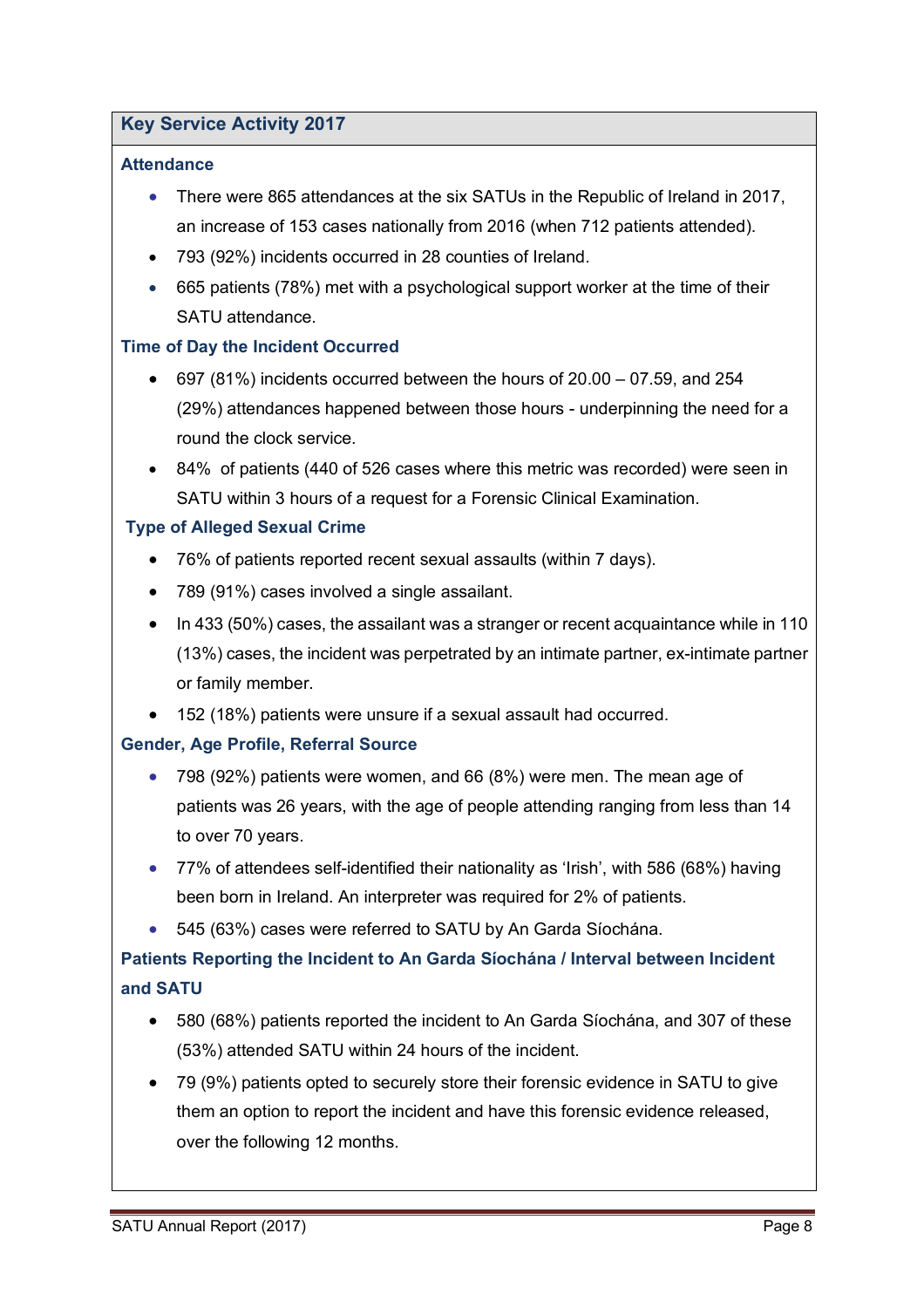#### **Alcohol and Drug Use**

- When recorded, 370 (43%) patients had consumed more than 6 standard drinks in the 12 hours prior to the incident. 258 (30%) had not had any alcohol.
- 99 (11%) patients were concerned that drugs had been used to facilitate sexual assault.

#### **Pregnancy and Sexually Transmitted Infection (STI) Prophylaxis**

- 336 women presented within 120 hours of the incident, and 334 (99%) of these appropriately received emergency contraception.
- All units now offer Chlamydia prophylaxis, Hepatitis B vaccination and risk assessment for HIV postexposure prophylaxis (PEPSE) at time of SATU attendance. 540 patients (62%) received Chlamydia prophylaxis, 502 (53%) commenced a Hepatitis B immunisation programme and 68 (8%) patients started postexposure prophylaxis for HIV.

#### **STI Screening**

- 620 patients (72%) either had a STI screen at their first attendance or were offered an appointment for STI follow up.
- 312 (75% of those given a follow-up appointment) attended for follow-up STI screening.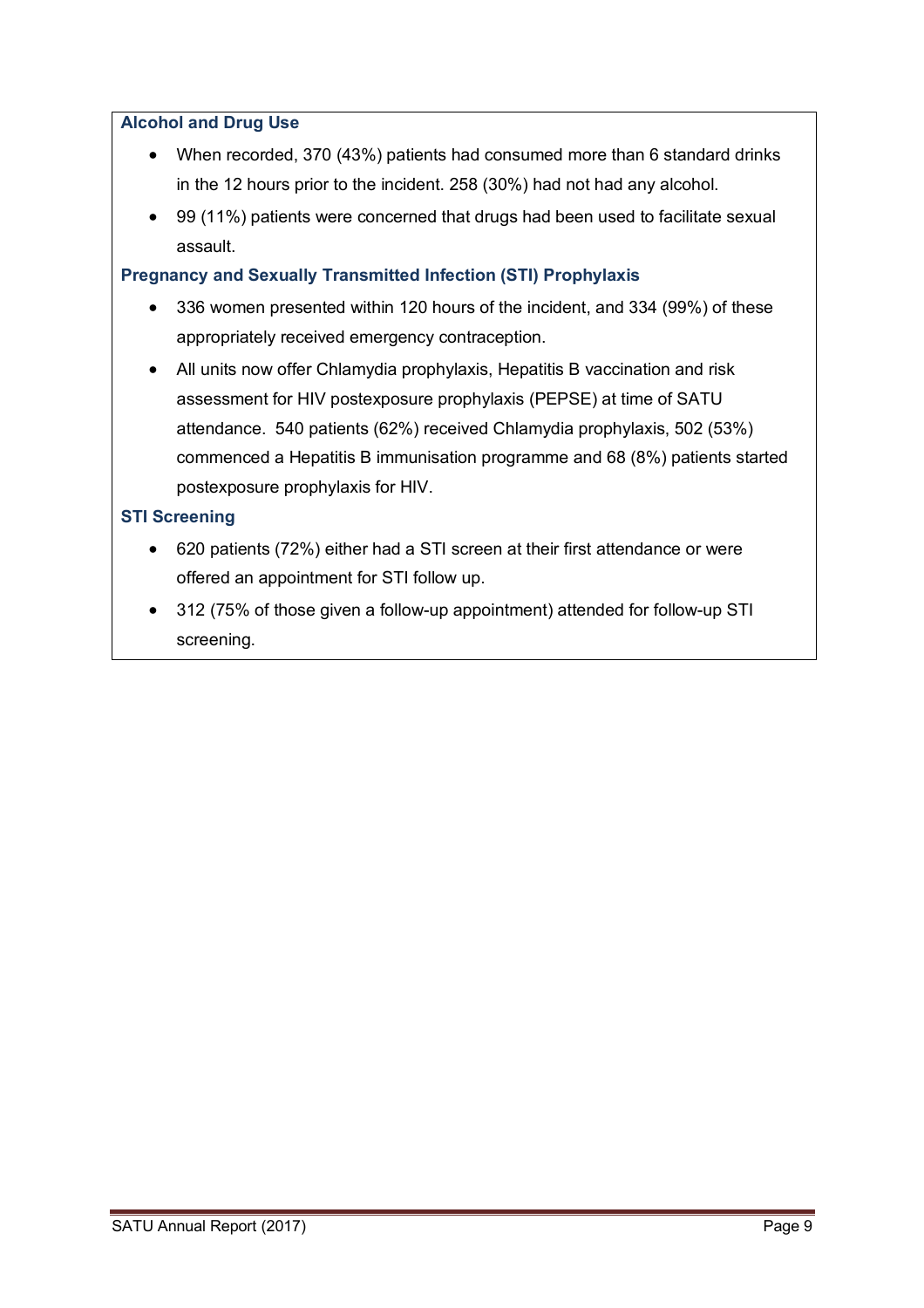## **Updates from each unit (2017)**

#### **Dublin (Maeve Eogan, Medical Director)**

2017 has been a difficult year for the Rotunda SATU. Two of our clinical nurse/midwife specialists (SAFE), Aideen Walsh and Catherine Hallahan headed off for pastures new – leaving us with a significant service gap. While we are delighted that Aideen remains involved in the service, in her new role as Paediatric Forensic Medical Unit Co-ordinator, in Our Lady's Hospital Crumlin, we certainly miss the day to day presence of these committed team members. We are grateful to the Executive Management Team of the Rotunda who have granted permission to train three replacement nurses in the upcoming postgraduate programme commencing September 2018.

Recruitment of forensic medical examiners is difficult. Traditionally these examiners came from a primary care background, but the increasing demands on General Practitioners mean that many of them cannot undertake additional work outside their practices. We are, however, delighted to have recruited Dr Nicola Cochrane, with her wealth of relevant experience, to join the team and look forward to her ongoing contribution. I acknowledge the commitment of all our forensic examiners, this year and every year. Our staffing shortange has meant that people are going above and beyond in terms of on-call commitment, and this is greatly appreciated.

We sincerely acknowledge the on-call support being provided by the SATU at Midland Regional Hospital Mullingar – for days (and nights) where our staffing is insufficient to offer a round the clock service. It is always upsetting when patients have to travel further than we would wish to access SATU care, and we anticipate that our improved staffing levels in the coming year will make that a less frequent event.

Despite these staffing issues, the team have continued to provide education and training in many areas. This has included the well-established Transition Year programme, run by Deirdra Richardson, but also a range of interagency education collaborations with Dublin Rape Crisis, An Garda Síochána and the STI Foundation.

#### **Waterford (Sinead Boyle, CNS)**

The SATU at University Hospital Waterford saw a 21% increase in attendances when compared to 2016. Unfortunately there is still an unfilled CNS post, and two GP forensic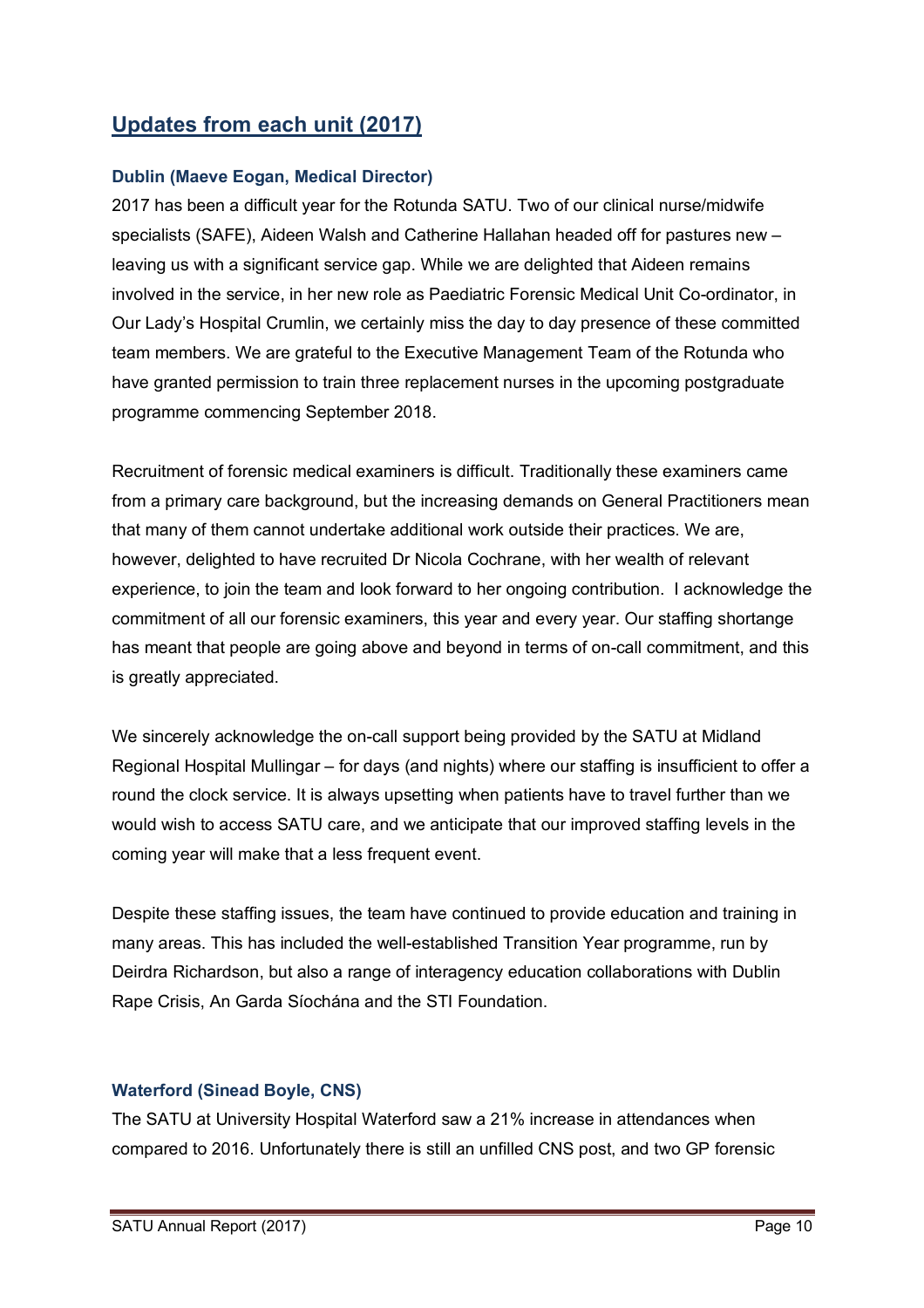examiners have retired with another taking leave from the on-call roster. However, in 2017 one new GP forensic examiner joined the team and a second has commenced training.

The SATU Advisory Group (Rape Crisis Centre Manager, Garda Liaison Officer, Clinical Nurse Specialist (SATU), Clinical Nurse Manager II (SATU), Director Of Midwifery (Maternity and Paediatric services), Community Paediatrician and a GP representative) held valuable meetings during 2017. The CNS is also a member of the regional social inclusion group and of the regional LGBTI steering group. In addition, the CNS (SAFE) from Waterford SATU participated in the national conference, quarterly peer review meetings and national documentation meetings. She completed a two part motivational counselling course. She also attended a Women's Aid training course, "Best Practice Responses to Women Experiencing Domestic Violence", and completed training on the provision of care for clients presenting in Ireland as asylum seekers or refugees who may have been subjected to sexual violence. The Waterford SATU provided education sessions to fourth year intern nursing students.

I wish to acknowledge all the hard work and effort by everyone involved with the provision of services at the Sexual Assault Treatment Unit (SATU) UHW including Dr Bermingham (Medical Director), Nursing Management, all the Forensic Examiners, Assisting Nurses and Support Workers from the Waterford Rape and Sexual Abuse Centre. I wish to thank colleagues in the Infectious Disease departments of Cork University Hospital and The Mater Misericordiae University Hospital Dublin who are continuously flexible and compassionate when providing care to the clients we refer. I would also like to thank the staff at SATU South Infirmary Cork for providing on-call cover for us on two occasions in 2017.

#### **Mullingar (Debbie Marshall RANP and Nessa Gill, CNS)**

2017 was our busiest year to date. Patient referrals were received from 19 counties with 30 (18%) cases from Dublin and 26 (16%) cases from Westmeath. Patient referrals from Dublin represent the ongoing support SATU Mullingar provided to the Rotunda SATU. Throughout the year, the SATU team of Forensic Clinical Examiners (FCE) dropped from seven to five practitioners with a similar pattern seen amongst the Support Nurses (six to five). Of note, Mary O'Neill (Project Manager, Sexual Health Midland Region) who practised as a SATU support nurse on call from 2009, retired in November 2017.Mary was instrumental in advocating for the SATU service in the early days and gave invaluable support, leadership and advice over the years.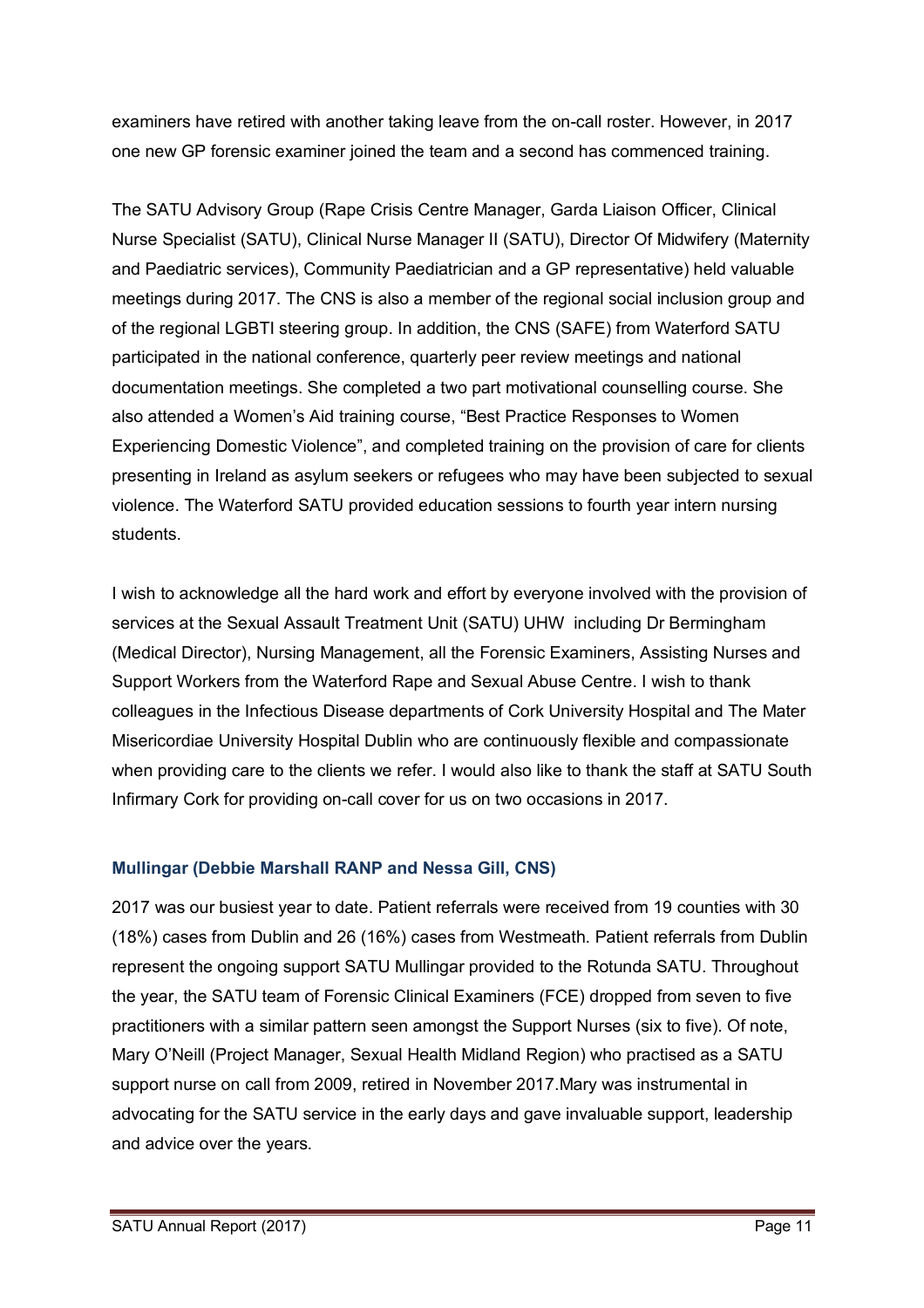Despite the reduced staff numbers, SATU Mullingar for the most part maintained a 24-7 rota with attendance to regular peer review locally and nationally. Membership of the National SATU Guidelines Group, National SATU Documentation Group, active engagement with members of the Inter Disciplinary team, co editorship of the National SAFEWAY magazine and an ongoing awareness and teaching programme were prioritised. Poster and oral presentations took place at the International Conference of Integrated Care, ENRICH2 Nursing Conference, Research Conference at RHM, 3rd Mental Health Nursing Conference and Nursing & Midwifery Conference at Tullamore which showcased elements of SATU practice development and demonstrated the patient centred, holistic and time responsive care the SATU service provides at RHM. Additionally, Debbie Marshall was accredited in the Nursing and Midwifery Board of Ireland as a Registered Advanced Nurse Practitioner (Sexual Assault Forensic Examination & Sexual Health) in May 2017. This innovative post is the first if its kind in Ireland and recognises the scope of nurses working as Forensic Examiners in the speciality of Sexual Assault Forensic Examination in Ireland.

Challenges for the year ahead include maintaining staffing levels against the backdrop of increasing patient numbers, ongoing support to other SATU units and the requirement to maintain SATU quality initiatives including nationally agreed key performance indicators. Recruitment of additional FCEs to SATU Mullingar is an immediate challenge which needs addressing to maintain staff numbers. Securing an additional CNS post to commence the Higher Diploma in Sexual Assault Forensic Examination in Sept 2018 is essential for succession planning of the service. The need to relocate the Sexual Health Clinic also remains a priority.

#### **Donegal (Connie Mc Gilloway, CNS and Bridin Bell, CNS)**

The Donegal SATU is currently staffed by 2 CNS(SAFE). 73 people attended in 2017, which is an increase from previous years. Furthermore it formally became a 24-hour-service in 2017 and 12 (16%) patients presented between 20:00-08:00hrs.

In addition, attendances at scheduled follow-up appointments remained high throughout the year with only 4 (7%) patients not returning for their first follow-up appointment. Multi-agency collaboration, education programmes and training sessions were on-going throughout the year.

The Donegal SATU Education Programme focuses on prevention and reduction of sexual violence, recognising, referring and responding to persons affected by sexual violence. Furthermore, education programmes focus on improving an understanding and appreciation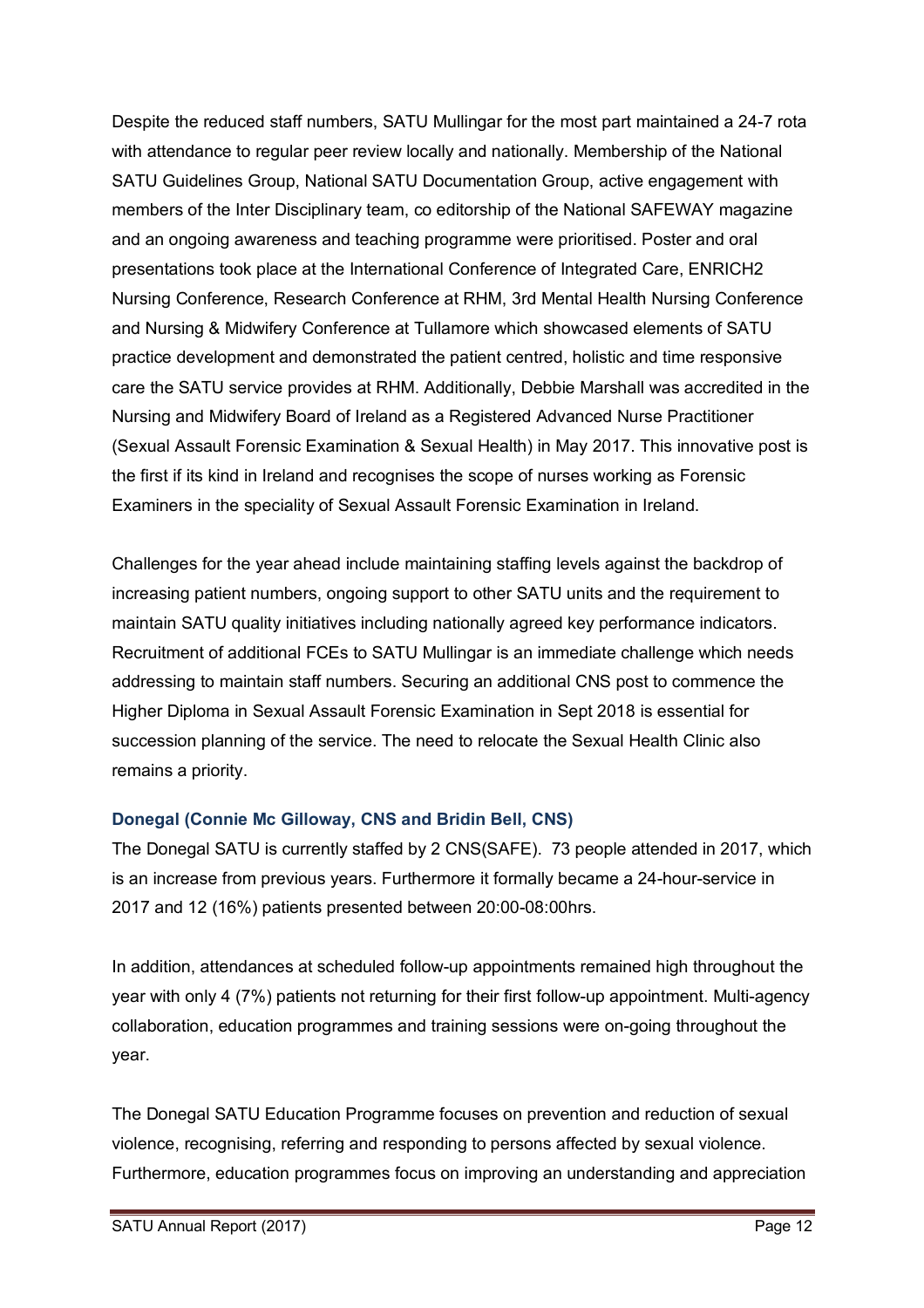of the particular dynamics and sensitivities involved in responding to sexual violence, so that individualised, timely, person-centred services are offered.

In addition, as part of a pilot programme the Donegal SATU was invited by An Garda Síochána to partner the development of an Internet initiative focusing on the increasing problem of non-consensual sharing of intimate images among minors. In collaboration with the Department of Education and Skills, An Garda Síochána and the Law and Humanities Department, LYIT, this programme was targeted at Post-primary 1st year students and rolled out as a pilot in the autumn of 2017. Further developments and expansion of this programme is planned for 2018.

Furthermore, the Donegal SATU in collaboration with the Donegal County Council and the Donegal Local Development Committee developed a Multi-agency App named "We Can Help." This project highlighted the collaborative working within the Donegal SATU and statutory and non-statutory agencies throughout the northwest.

This has shown incredible commitment and hard work from the two CNS FCEs working in the Donegal SATU. However, this level of work and commitment in the long-term is untenable with only two CNS FCEs, particularly as the service demands continue to increase. Therefore, the lack of approval by Saolta for the position of a third CNS to partake in the PgDip in Sexual Assault Forensic Examination in 2017 and the lack of approval for the development of the CNS post to an ANP position has created concerns in relation to strategic planning, vision and ensuring a sustainable service for the people of the northwest. Furthermore, in 2010 the Donegal SATU moved its operation from the Letterkenny University Hospital Campus to the NoWDOC premises on a temporary basis; however, the service continues to operate from this facility awaiting approval, relocation and the confirmed identification of a new Unit. We wish to acknowledge all the hard work and effort by everyone who contributed with provision of services at the Donegal SATU.

#### **Cork (Finola Tobin CNS and Margo Noonan CNS)**

The Cork SATU is currently staffed by 2 CNS (SAFE), 4 on call forensic medical doctors and 7 on call support nurses. The commitment and dedication of this team ensures that the unit can provide 24/7 access to patients requiring our service. The Unit saw 140 new patients in 2017, an increase of 33 patients from 2016. It was noted that the increased education and awareness programmes provided by the CNS(s) throughout 2017 contributed to this increase.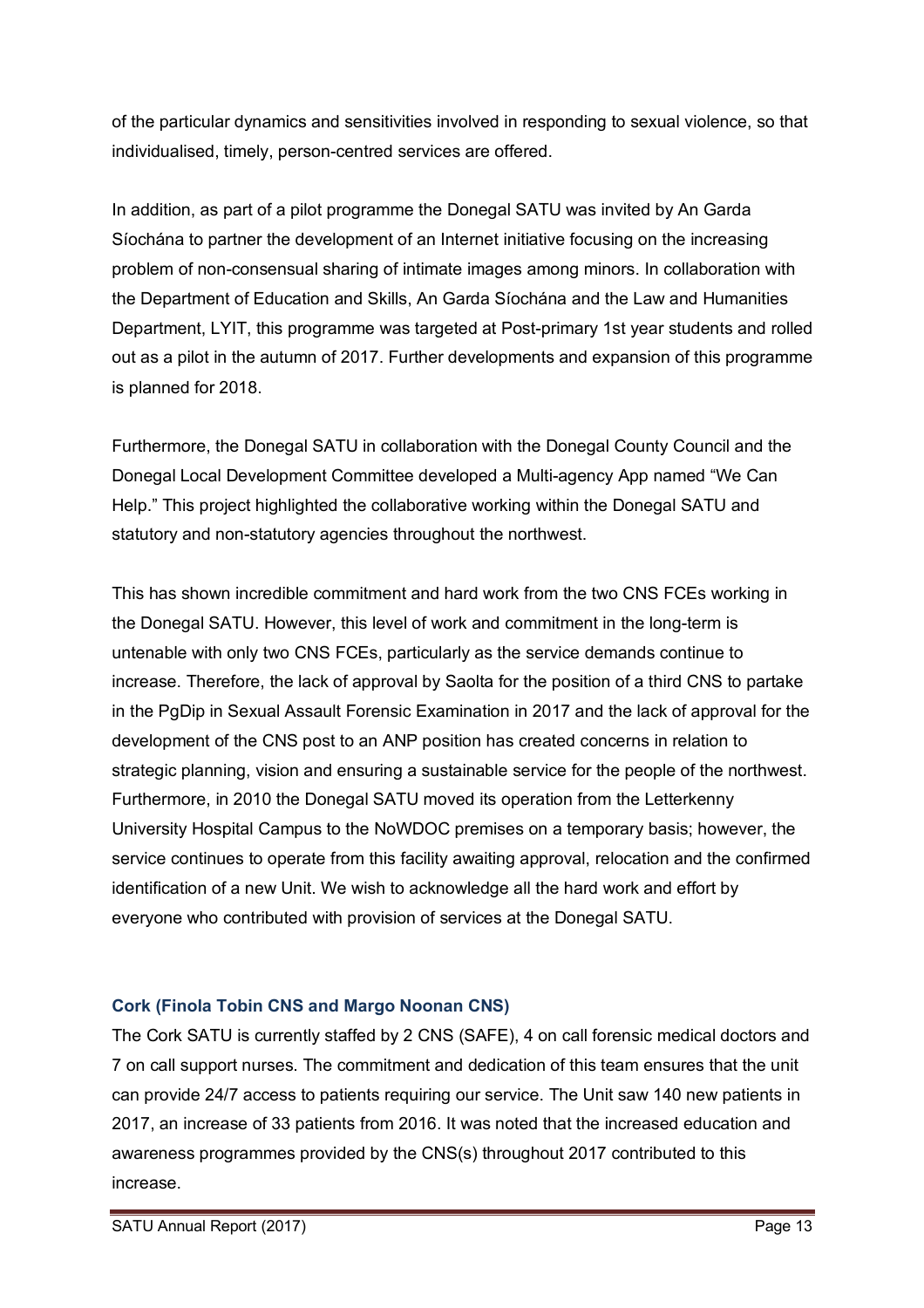The CNS(s) in SATU also participated in the TUSLA commissioned Needs Analysis Project reviewing services for victims of Domestic Sexual and Gender based violence in the Cork region. The CNSs also ran an "Orange Day in the hospital to increase awareness of DSGBE but also to inform staff and visitors of the services available locally. This was a highly successful day and we would like to acknowledge the support of management and our colleagues in the SIVUH.

Throughout the year the unit was represented at local and national conferences and study days with Margo presenting at the Action Aid Against FGM conference in University College Cork and also at the ENRICH conference in Beaumont Hospital The unit is represented by the CNS(s) at the National Guidelines Group, The National SATU Documentation Group, Peer Review, The National SATU study day, local SATU multidisciplinary meetings and Garda liaison meetings. Finola and Margo developed protocols for accessing SATU services for An Garda Síochána in the Cork and Kerry regions.

We wish to thank and acknowledge all the hard work, effort and commitment by everyone involved with the provision of services at the Cork Sexual Assault Treatment Unit (SATU), including Dr John Coulter, Medical Director, Nursing Management, all the Forensic Examiners, Assisting Nurses, Ancillary staff, Mary Crilly and Support Workers from the Cork Sexual Violence Centre and Clerical Support. In addition we would like to thank and acknowledge our colleagues in the Garda Protective Services Unit based in Anglesea Street for all the support and collaboration throughout the year.

### **Galway (Andrea Holmes, Medical Director SATU and Joanne Nelson, Medical Director CASATS)**

The Galway SATU is the only unit with facilities, medical, nursing and administrative expertise to respond to all survivors of sexual crime, regardless of their age – this is a service model which would optimally be expanded to other SATUs. The governance of CASATS (Child and Adolescent Sexual Assault Treatment Services) joined Adult SATU services under the umbrella of Acute Hospital Services (Saolta University Health Care Group) in April 2017.

In August 2017, an additional number of assisting nurses were recruited and trained which has greatly enhanced covering the 24 hour on-call roster. With the help of Community Gardaí, stickers advertising SATU services were distributed on bathroom doors at bars and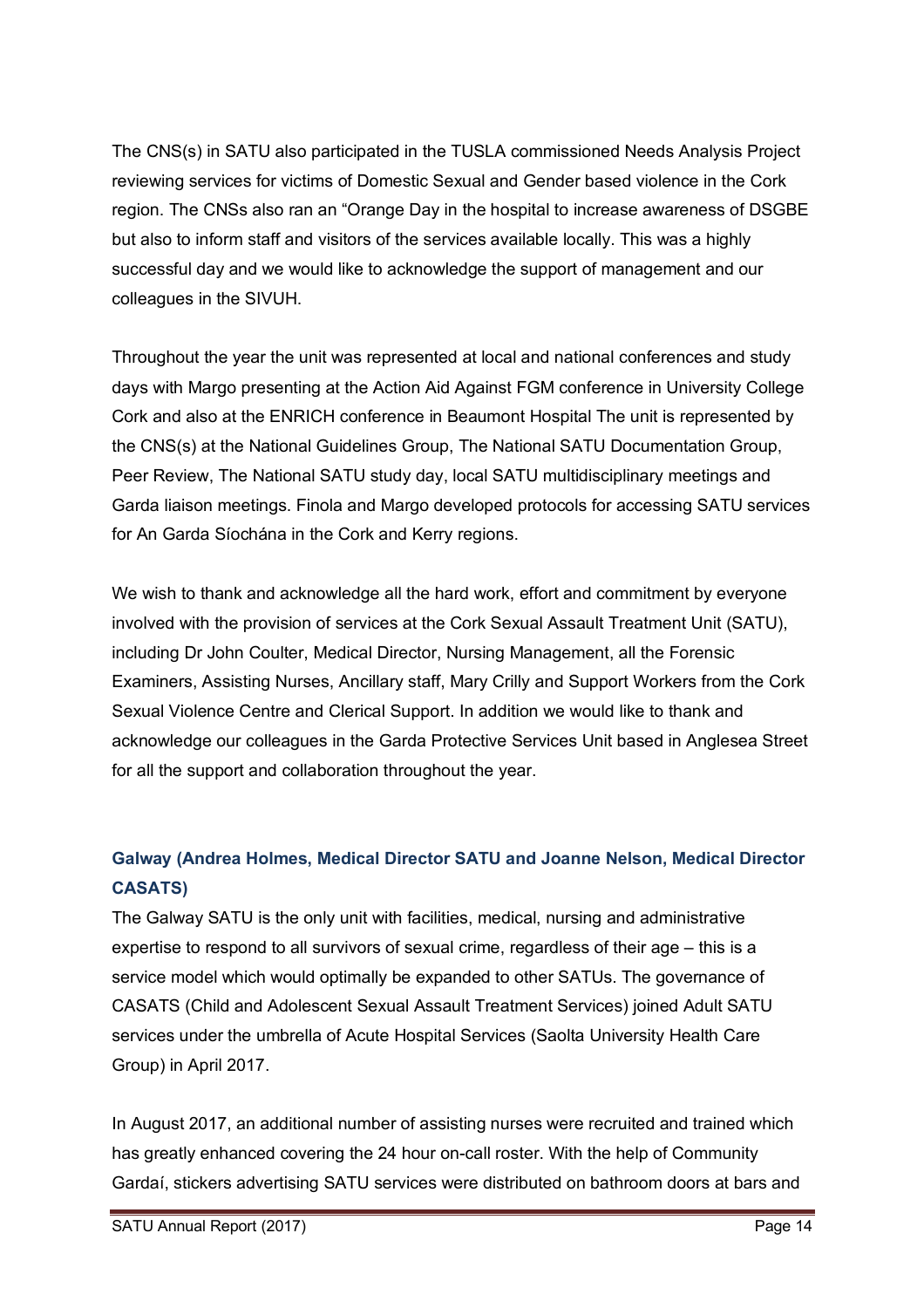venues throughout the region. Feedback from the general public on this initiative has been very positive. Galway Forensic Physician and Nurse Examiners gave presentations, undertook clinical audits and facilitated training and professional examinations with a variety of colleagues and allied professionals. Efforts continued to move our services from the current location into temporary premises on a Saolta hospital site. Adult SATU and CASAT services will be included in plans for a permanent, hospital-based premises in the future.

The Galway unit looks forward to training two new CNSs (SAFE) on the next course, commencing September 2018 and until then acknowledges the input of existing staff to ensure sufficient daytime and on-call cover for the service. The service expresses sincere gratitude to Drs Aideen Henry and Therese O'Reilly, Forensic Examiners since the unit opened, who have left to pursue other activities, in which we wish them well. We also thank Ms Ann Marie McGarry who fulfilled the role of daytime staff nurse in SATU throughout 2017. As always, the Clinical Directors of Galway SATU and CASATS would like to pay tribute to the entire team here; clinicians, nurses, cleaning staff, support services and our Manager, Ms Maeve Geraghty for their ongoing commitment, professionalism and support of patients and colleagues.

In view of the co-location of child/adolescent and adult services in the Galway Unit, an executive summary of the report of CASATS is appended below.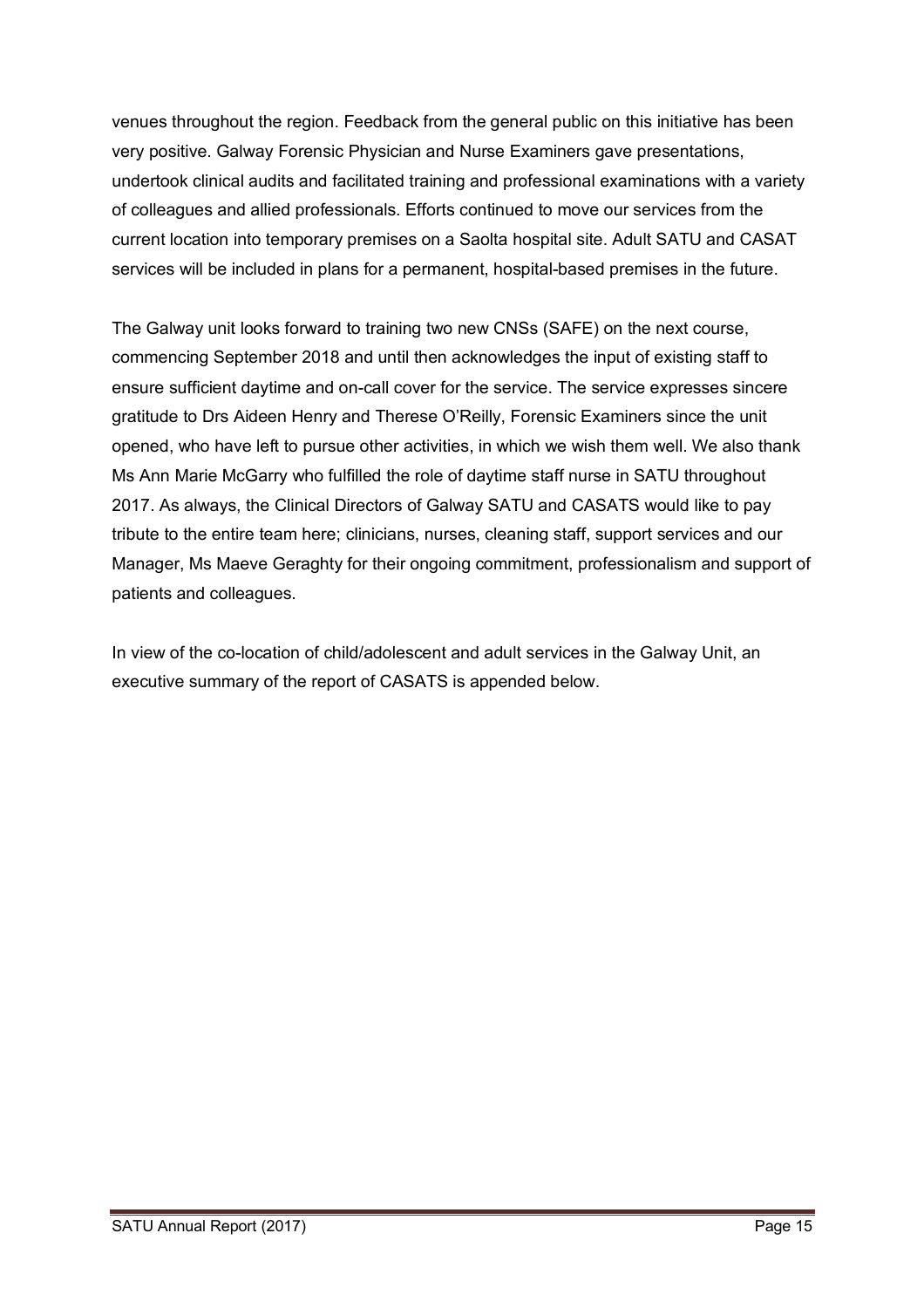#### **Appendix 1 : CASATS Galway Executive Summary 2017**

#### **Attendance at Galway CASATS**

- There were 100 requests for SATU services in 2017 with 98 attendances
- 12 (12.2%) patients were seen out of hours (between 17.00-08.00 or over the weekend)

#### **Type of Alleged Sexual Crime, Assailant, Relationship to Assailant**

- In 8 (8%) cases multiple assailants were alleged to have been involved.
- In 14 (14.2%) cases the alleged perpetrator/s were under 13 years
- In 13 (13.2%) cases the alleged perpetrator/s were between 13-17 years
- In 31 (31.6%) cases an adult assailant was suspected of instigating sexual abuse.
- 31 (31.6%) cases involved adult male assailants, of whom 11 (35.5%) were the child's biological father.
- One case involved an adult female assailant.
- One case involved an adult male and an adult female assailant

#### **Gender, Age Profile, Referral Source**

- 62 (63%) patients were female, 36 (37%) male
- The age mean was 5.7 years (range 1-17 years)
- 58 (59%) were referred by An Garda Síochána, 33 (33%) were referred by social workers,4 (4%) were referred by a Hospital Consultant and 3(3%) were referred by a GP

#### **Time Frame from Incident until Examination**

- 19 (19.3%) patients presented within < 7days of alleged assault. Five (26%) of those 19 had forensic sampling undertaken.
- Of the 19 patients presenting within < 7 days of assault, 9 (9%) were within < 72 hours with 3 (3%) of these patients presenting within 24 hours
- 2 (2%) patients presented between 7-28 days after most recent alleged sexual contact
- In 36 (36.7%) patients the allegation was of historical abuse i.e. >1 month
- An exact time frame was not specified in 41 (42%) cases

#### **Support Worker in Attendance**

• 81 (82.6%) patients had a CARI Child and Family Accompaniment Volunteer present

#### **Sexually Transmitted Infection Prophylaxis and (STI) Screening**

- 96 (98%) patients had an STI screen
- 16 (16%) patients commenced a Hepatitis B vaccination schedule
- 2 (2%) of patients received emergency contraception
- HIV PEPSE was not required by any CASATS patients in 2017

#### **Child Assailants (defined as <13 years at time of alleged assault)**

- 14 (14.2%) cases involved child assailants
- One female child assailant was reported and one case involved 2 child assailants

#### **Teenage Assailants (defined as 13-17 years at time of alleged assault)**

- 13 (13.2%) cases involved teenage assailants
- All teenage assailants were male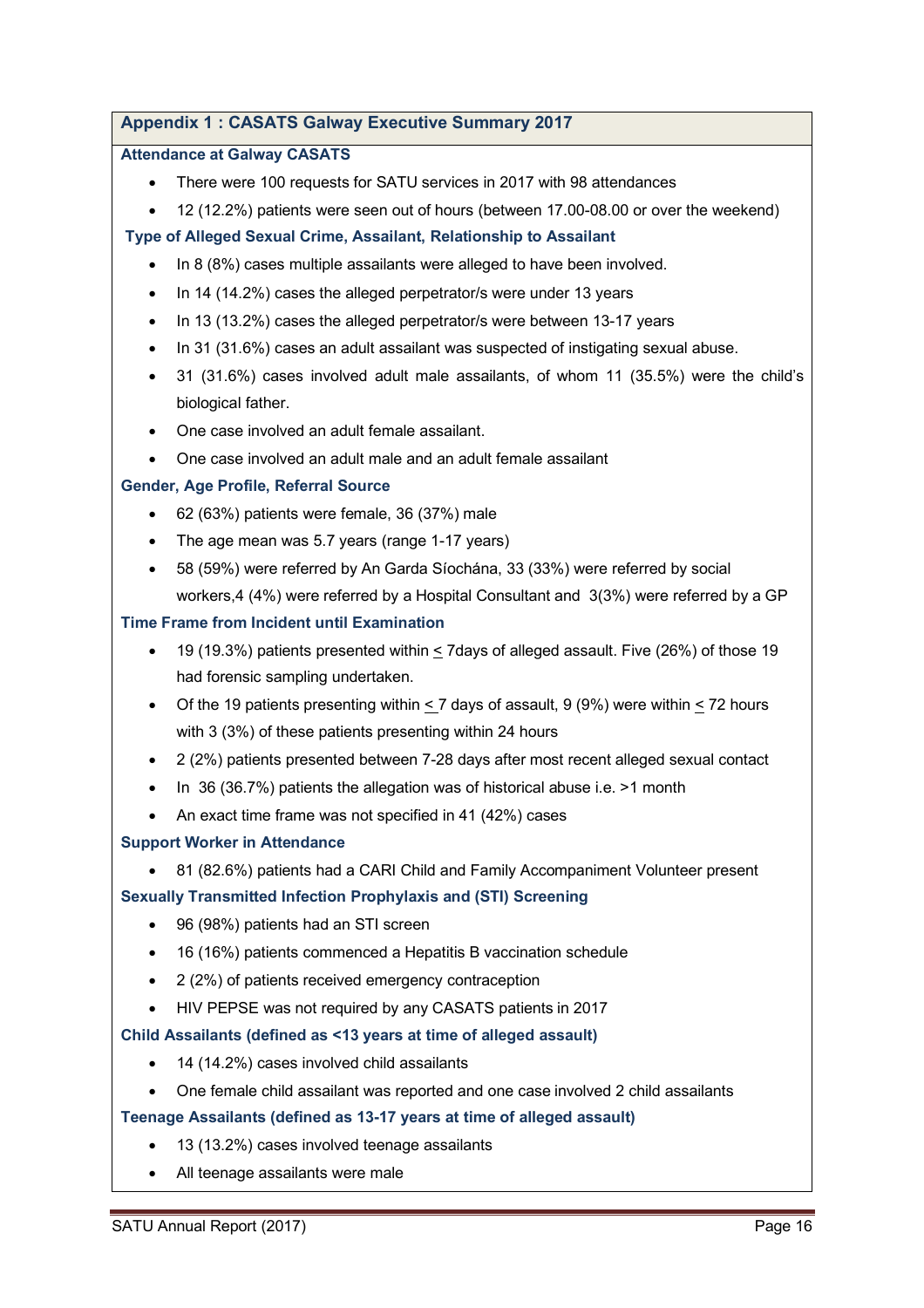- 2 (3%) cases involved more than one teenage assailant
- One case involved both a child and teenage assailant

**Adult Assailants (defined as > 18 years at time of alleged assault)** In 31 (31.6%) cases adult males were suspected of instigating sexual abuse of whom 11 (35.5%) were the child's biological father. One case involved an adult male and an adult female assailant

• In 41 (42%) cases the details of the assailant were unknown. In these cases there may not have been a definitive allegation of child sexual abuse, however, examination was deemed appropriate due to other factors e.g. disclosure made by a sibling, inappropriate sexualised behaviour etc.